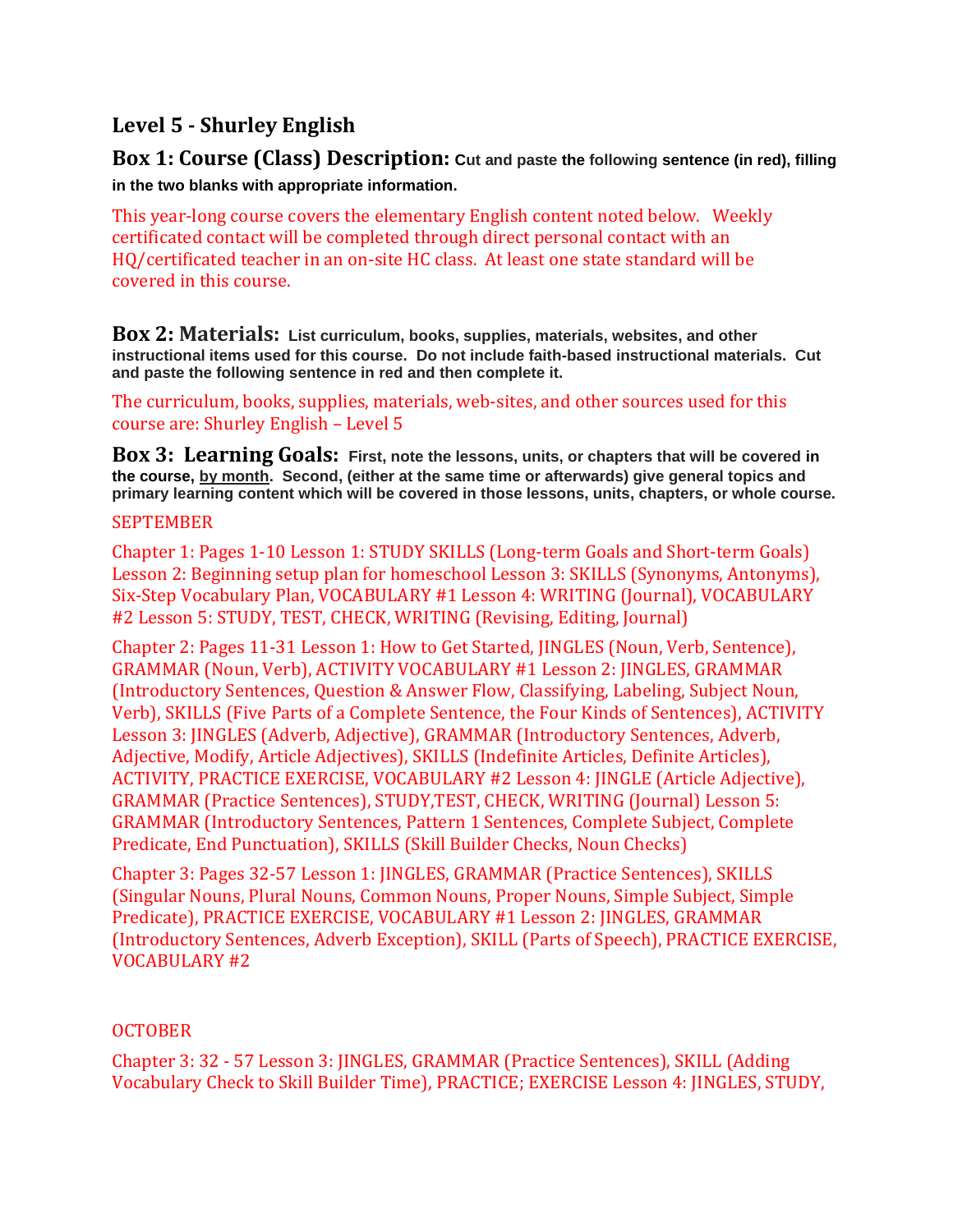TEST, CHECK, WRITING (Journal), ACTIVITY Lesson 5: WRITING (Expository, Writing Definitions), WRITING ASSIGNMENT #1

Chapter 4: Pages 58-78 Lesson 1: JINGLES, GRAMMAR (Introductory Sentences, Natural and Inverted Word Order, Practice and Improved Sentences), VOCABULARY #1 Lesson 2: JINGLES, GRAMMAR (Practice Sentences), VOCABULARY #2 Lesson 3: JINGLES (Preposition, Object of the Prep, Preposition Flow), GRAMMAR (Adverb Modifying an Adjective, Practice Sentences), SKILL (Subject/Verb Agreement), PRACTICE EXERCISE Lesson 4: JINGLES, STUDY, TEST, CHECK, WRITING (Journal), ACTIVITY Lesson 5: WRITING ASSIGNMENT #2

Chapter 5: Pages 79-96 Lesson 1: JINGLES, GRAMMAR (Introductory Sentences, Preposition, Object of the Preposition, Prepositional Phrase), SKILL (Adding the Object of the Preposition to the Noun Check and Parts of Speech), VOCABULARY #1 Lesson 2: JINGLES, GRAMMAR (Introductory Sentences, Adding the Prepositional Phrase to Inverted Order, Practice and Improved Sentence with a Prepositional Phrase), VOCABULARY #2 Lesson 3: JINGLES (Pronoun, Subject Pronoun, Possessive Pronoun), GRAMMAR (Practice Sentences), PRACTICE EXERCISE, ACTIVITY Lesson 4: JINGLES, STUDY, TEST, CHECK, WRITING (Journal) Lesson 5: WRITING (Point of View, Writing in First and Third Person), WRITING ASSIGNMENTS #3 and #4 BONUS OPTION

### NOVEMBER

Chapter 6: Pages 97-114 Lesson 1: JINGLES, GRAMMAR (Practice Sentences, Oral Skill Builder Check), PRACTICE EXERCISE, VOCABULARY #1 Lesson 2: JINGLES, GRAMMAR (Introductory Sentences, Pronoun, Subject Pronoun, Understood Subject Pronoun, Noun Checks with Pronouns, Adding the Pronoun to the Parts of Speech), ACTIVITY, VOCABULARY #2 Lesson 3: JINGLES, GRAMMAR (Introductory Sentences, Possessive Pronouns, Practice and Improved Sentences with Pronouns), ACTIVITY Lesson 4: JINGLES, STUDY, TEST, CHECK, WRITING (Journal) Lesson 5: WRITING (Changing Plural Categories to Singular Points), WRITING ASSIGNMENTS #5 and #6

Chapter 7: Pages 115-131 Lesson 1: JINGLES, GRAMMAR (Introductory Sentences, Possessive Noun, Noun Check with Possessive Nouns, Oral Skill Builder Check), VOCABULARY #1 Lesson 2: JINGLES, GRAMMAR (Practice Sentences, Practice and Improved Sentence), ACTIVITY, VOCABULARY #2 Lesson 3: JINGLES (Object Pronoun), GRAMMAR (Practice Sentences, Object Pronoun), PRACTICE EXERCISE, WRITING (Journal), STUDY Lesson 4: JINGLE, STUDY, TEST, CHECK, WRITING (Journal) Lesson 5: WRITING (Standard and Time-Order Forms), WRITING ASSIGNMENT #7, BONUS OPTION

Chapter 8: Pages 132-150 Lesson 1: JINGLES (The 23 Helping Verbs of the Mean, Lean Verb Machine), GRAMMAR (Introductory Sentences, Helping Verb, not Adverb, Question Verb, Oral Skill Builder Check), VOCABULARY #1 Lesson 2: JINGLES, GRAMMAR (Practice Sentences, Practice and Improved Sentence with Helping Verb), PRACTICE EXERCISE, VOCABULARY #2 Lesson 3: JINGLES, GRAMMAR (Practice Sentences, Oral Skill Builder Check, Adding an Irregular Verb Chart to the Skill Builder Check), WRITING (Journal),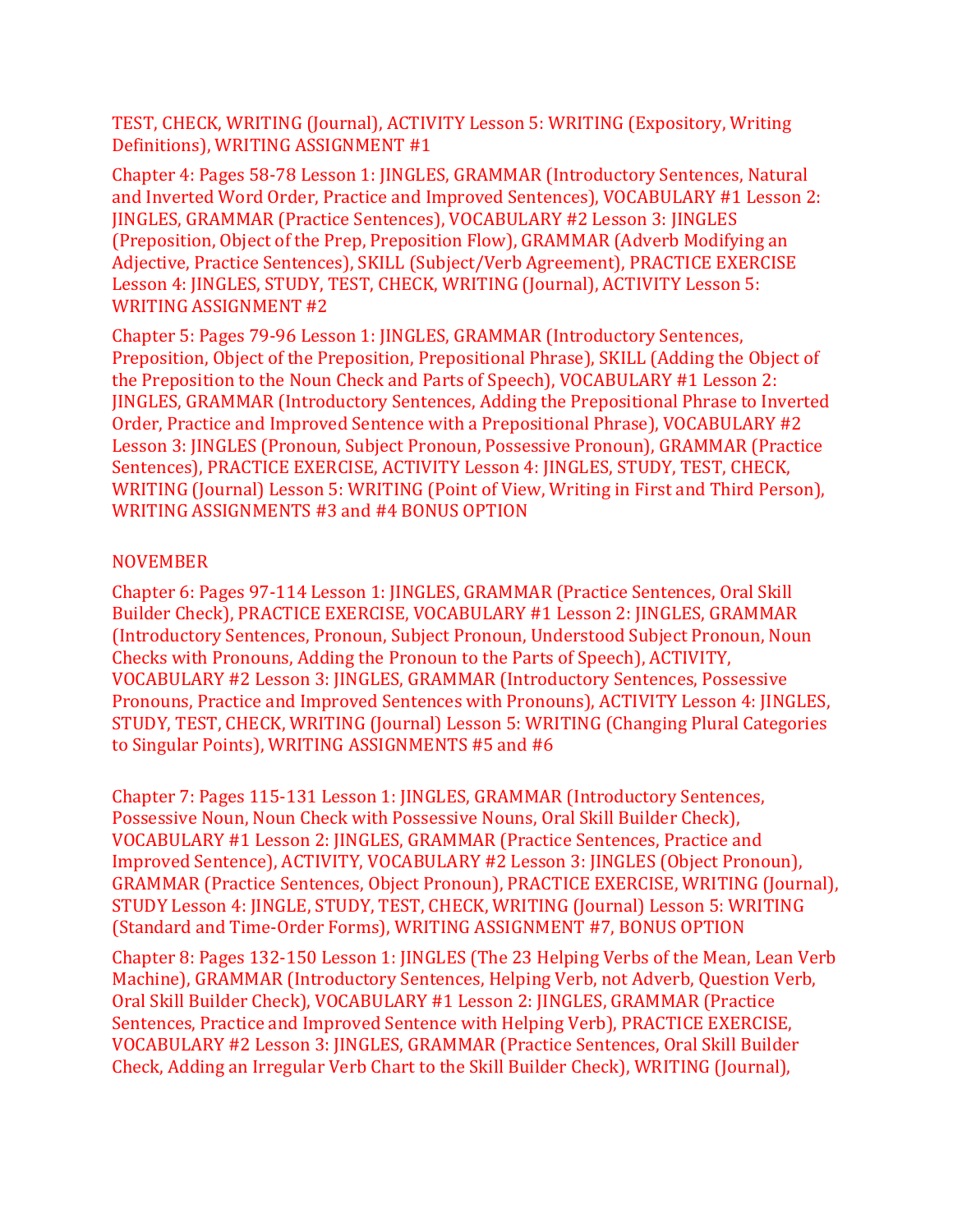PRACTICE EXERCISE, ACTIVITY, STUDY Lesson 4: JINGLES, STUDY, TEST, CHECK, WRITING (Journal) Lesson 5: WRITING (Topic Sentences), WRITING ASSIGNMENT #8

### DECEMBER

Chapter 9: Pages 151-168 Lesson 1: JINGLES (Eight Parts of Speech), GRAMMAR (Introductory Sentences, Conjunctions, Compound Parts, Interjection, Oral Skill Builder Check, Eight Parts of Speech), ACTIVITY, VOCABULARY #1 Lesson 2: JINGLES, GRAMMAR (Practice Sentences, Practice and Improved Sentence with Conjunction and Compound Parts), PRACTICE EXERCISE, VOCABULARY #2 Lesson 3: JINGLES, GRAMMAR (Practice Sentences), SKILL (Homonyms), WRITING (Journal), ACTIVITY (continued) Lesson 4: JINGLES, STUDY, TEST, CHECK, ACTIVITY (concluded), WRITING (Journal) Lesson 5: WRITING (Three-Paragraph Essay), WRITING ASSIGNMENTS #9 and #10

Chapter 10: Pages 169-190 Lesson 1: JINGLES, GRAMMAR (Practice Sentences, Oral Skill Builder Check), SKILL (Capitalization), ACTIVITY, VOCABULARY #1 Lesson 2: JINGLES, GRAMMAR (Practice Sentences, Pattern 1 Practice and Improved Sentence), SKILL (Punctuation), ACTIVITY, VOCABULARY #2 Lesson 3: JINGLES, GRAMMAR (Practice Sentences), SKILLS (Capitalization and Punctuation), PRACTICE EXERCISE, WRITING (Journal), STUDY Lesson 4: JINGLES, STUDY, TEST, CHECK, WRITING (Journal), ACTIVITY (concluded) Lesson 5: WRITING (Five-Paragraph Essay), WRITING ASSIGNMENT #11, BONUS OPTION

## **JANUARY**

Chapter 11: Pages 191-206 Lesson 1: JINGLES, GRAMMAR (Practice Sentences, Oral Skill Builder Check), SKILLS (Capitalization and Punctuation of a Friendly Letter Using Rule Numbers), PRACTICE EXERCISE, VOCABULARY #1 Lesson 2: JINGLES, GRAMMAR (Practice Sentences), SKILLS (Capitalization and Punctuation of a Friendly Letter Using Corrections), PRACTICE EXERCISE, VOCABULARY #2 Lesson 3: JINGLES, GRAMMAR (Practice Sentences), STUDY, TEST A, CHECK, WRITING (Journal) Lesson 4: STUDY, TEST B, CHECK, ACTIVITY Lesson 5: WRITING (Persuasive Essay), WRITING ASSIGNMENT #12

Chapter 12: Pages 207-226 Lesson 1: JINGLES (direct object), GRAMMAR (Introductory Sentences, direct objects, transitive verbs, adding direct objects to the Noun Check), WRITING (Journal), VOCABULARY #1, ACTIVITY Lesson 2: JINGLES, GRAMMAR (Practice Sentences, Pattern 2 Practice Sentence), VOCABULARY #2, ACTIVITY Lesson 3: JINGLES, GRAMMAR (Practice Sentence), SKILL (Editing Checklist), PRACTICE EXERCISE, WRITING (Journal) Lesson 4: JINGLES, STUDY, TEST, CHECK, WRITING (Journal) Lesson 5: WRITING ASSIGNMENT #13 and#14, BONUS OPTION

Chapter 13: Pages 227-244 Lesson 1: JINGLES, GRAMMAR (Practice Sentences, Oral Skill Builder Check), SKILLS (Identify Complete Sentences and Sentence Fragments, Correct Sentence Fragments), PRACTICE EXERCISE, WRITING (Journal), VOCABULARY #1 Lesson 2: JINGLES, GRAMMAR (Practice Sentences), SKILLS (Simple Sentence with Compound Parts, Run-on Sentence), PRACTICE EXERCISE, VOCABULARY #2 Lesson 3: JINGLES, GRAMMAR (Practice Sentences), SKILLS (Compound Sentence, Comma Splice, Review Run-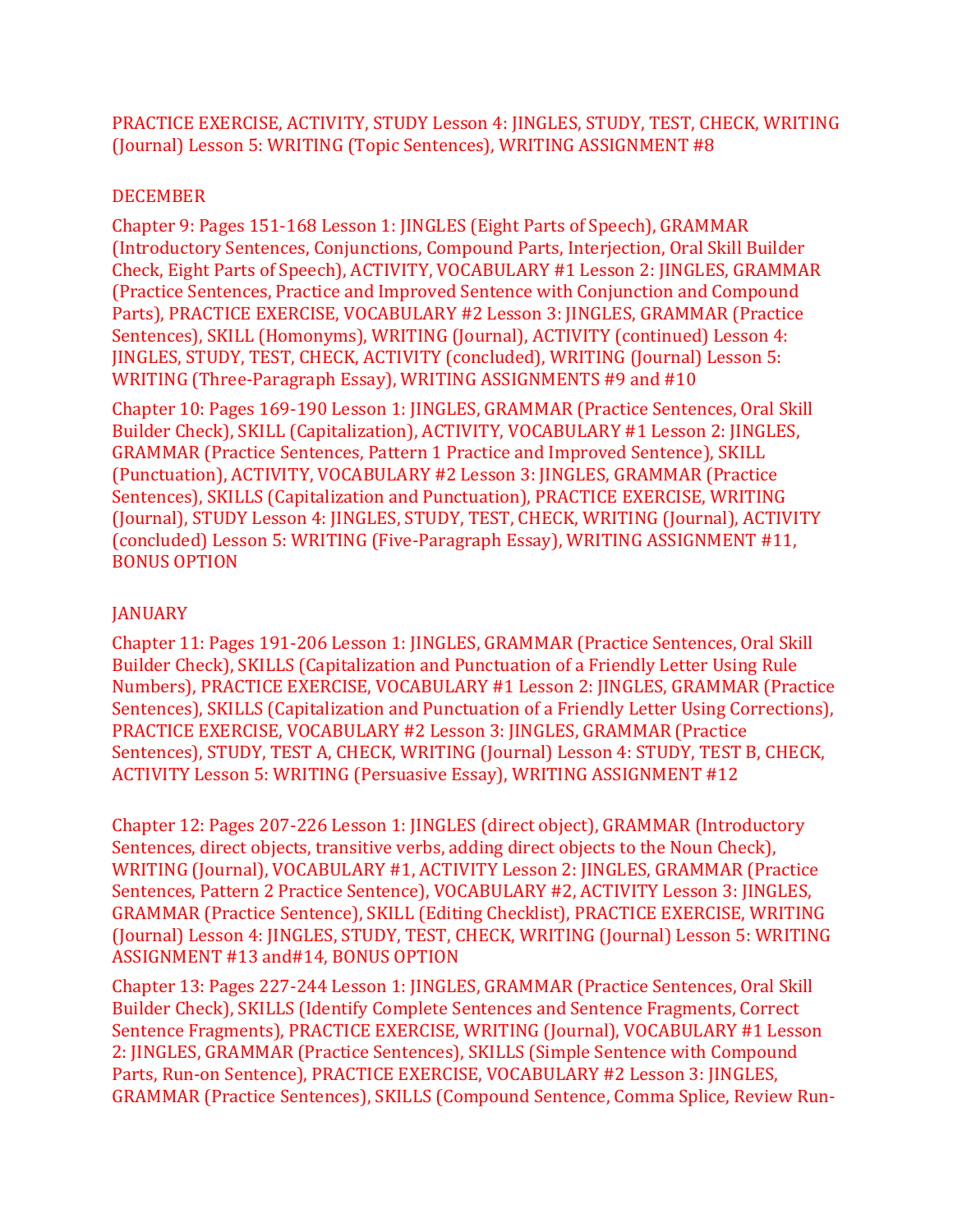on Sentences), PRACTICE EXERCISE Lesson 4: JINGLES, STUDY, TEST, CHECK, WRITING (Journal), ACTIVITY Lesson 5: WRITING ASSIGNMENTS #15 and #16

#### FEBRUARY

Chapter 14: Pages 245-259 Lesson 1: JINGLES, GRAMMAR (Practice Sentences), SKILLS (Complex Sentences, Subordinate Conjunctions), PRACTICE EXERCISE, WRITING (Journal), VOCABULARY #1 Lesson 2: JINGLES, GRAMMAR (Practice Sentences), PRACTICE EXERCISE, VOCABULARY #2 Lesson 3: JINGLES, GRAMMAR (Practice Sentences), PRACTICE EXERCISE Lesson 4: JINGLES, STUDY, TEST, CHECK, WRITING (Journal); ACTIVITY Lesson 5: WRITING ASSIGNMENTS #17 and #18

Chapter 15: Pages 260-271 Lesson 1: JINGLES, GRAMMAR (Practice Sentences, Oral Skill Builder Check), SKILL (Possessive Nouns), PRACTICE EXERCISE, WRITING (Journal), VOCABULARY #1 Lesson 2: JINGLES, GRAMMAR (Practice Sentences), PRACTICE EXERCISE Lesson 3: JINGLES, GRAMMAR (Practice Sentences), PRACTICE EXERCISE, VOCABULARY #2 Lesson 4: JINGLES, STUDY, TEST, CHECK, WRITING (Journal), ACTIVITY Lesson 5: WRITING ASSIGNMENTS #19 and #20; BONUS OPTION

Chapter 16: Pages 272-287 Lesson 1: JINGLE (Indirect Object), GRAMMAR (Introductory Sentences, Indirect Objects, Adding the Indirect Object to the Noun Check, Oral Skill Builder Check), WRITING (Journal), VOCABULARY #1, ACTIVITY Lesson 2: JINGLES, GRAMMAR (Practice Pattern 3 Sentences), VOCABULARY #2, PRACTICE EXERCISE Lesson 3: JINGLES, GRAMMAR (Practice Sentences), SKILL (Pronoun Cases), PRACTICE EXERCISE, WRITING (Journal), STUDY Lesson 4: JINGLES, STUDY, TEST, CHECK, WRITING (Journal) Lesson 5: WRITING ASSIGNMENTS #21 and #22

## MARCH

Chapter 17: Pages 288-306 Lesson 1: JINGLES, GRAMMAR (Practice Sentences, Oral Skill Builder Check), SKILLS (Beginning Quotes, Ending Quotes), PRACTICE EXERCISE, WRITING (Journal), VOCABULARY #1 Lesson 2: JINGLES, GRAMMAR (Practice Sentences), SKILLS (Split Quotes, Other Quotation Rules), PRACTICE EXERCISE, VOCABULARY #2 Lesson 3: JINGLES, GRAMMAR (Practice Sentences), PRACTICE EXERCISE, STUDY Lesson 4: JINGLES, STUDY, TEST, CHECK, WRITING (Journal) , ACTIVITY Lesson 5: WRITING (Narrative, Writing With Dialogue and Without Dialogue), WRITING ASSIGNMENTS #23 and #24

Chapter 18: Pages 307-323 Lesson 1: JINGLES, GRAMMAR (Practice Sentences), SKILLS (Regular and Irregular Verbs, Simple Verb Tenses, Tenses of Helping Verbs), PRACTICE EXERCISE Lesson 2: JINGLES, GRAMMAR (Practice Sentences), SKILL (Principal Parts of Verbs), PRACTICE EXERCISE, WRITING (Journal), VOCABULARY #1 and #2 Lesson 3: JINGLES, GRAMMAR (Practice Sentences), SKILL (Changing Verbs to Different Tenses in a Paragraph), PRACTICE EXERCISE, STUDY Lesson 4: JINGLES, STUDY, TEST, CHECK, WRITING (Journal) Lesson 5: WRITING ASSIGNMENTS #25 and#26, BONUS OPTION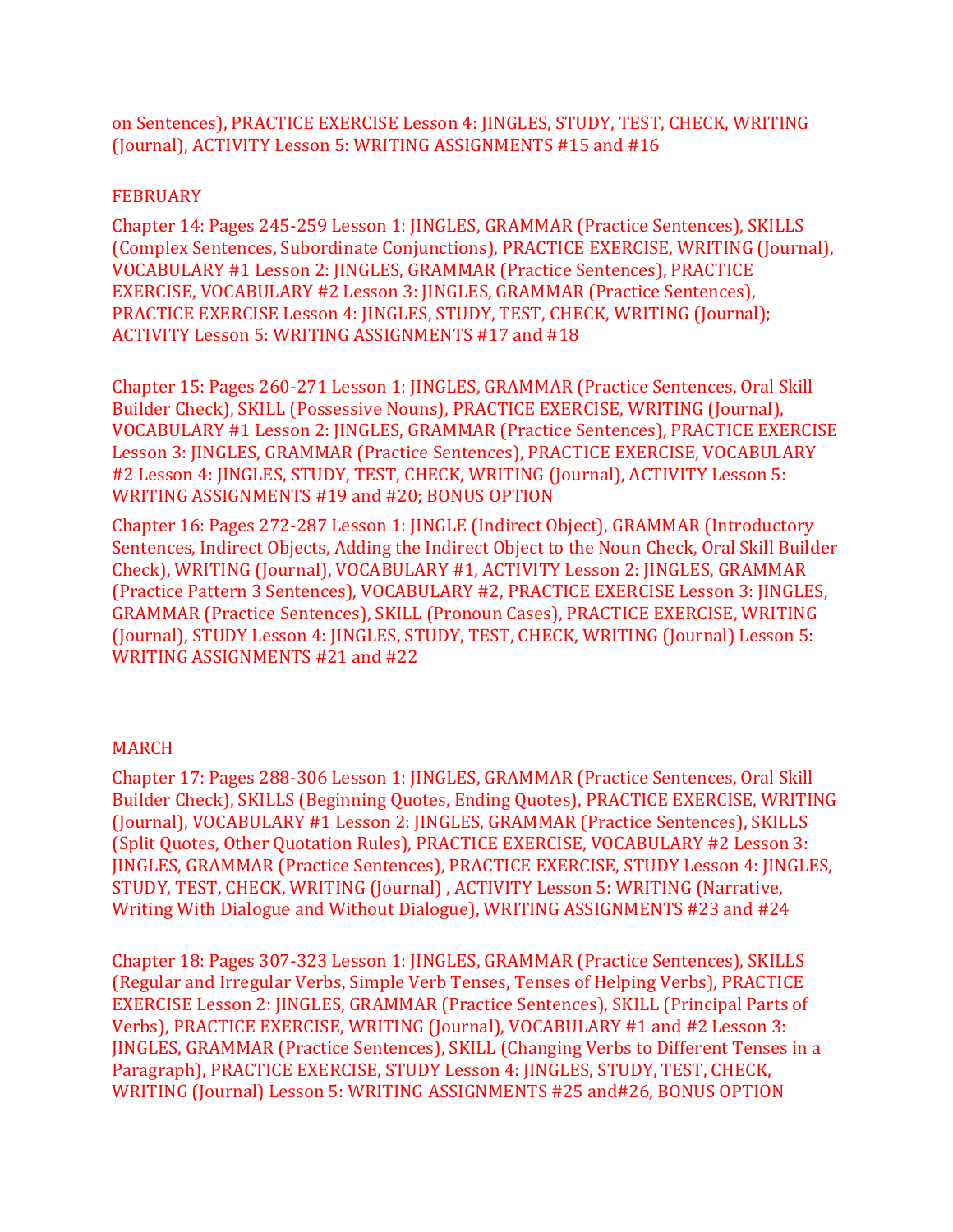Chapter 19: Pages 324-339 Lesson 1: JINGLES (Predicate Noun), GRAMMAR (Introductory Sentences, Predicate Nouns, Linking Verbs, Adding the Predicate Noun to the Noun Check, Oral Skill Builder Check), WRITING (Journal), VOCABULARY #1, ACTIVITY Lesson 2: JINGLES, GRAMMAR (Practice Pattern 4 Sentences, Oral Skill Builder Check), VOCABULARY #2, PRACTICE EXERCISE Lesson 3: JINGLES, GRAMMAR (Practice Sentences), SKILL (Contractions), PRACTICE EXERCISE, WRITING (Journal), ACTIVITY Lesson 4: JINGLE, STUDY, TEST, CHECK, WRITING (Journal) Lesson 5: WRITING ASSIGNMENTS #27 and #28

### APRIL

Chapter 20: Pages 340-357 Lesson 1: JINGLES, GRAMMAR (Practice Sentences, Oral Skill Builder Check), SKILL (degrees of adjectives), PRACTICE EXERCISE, WRITING (Journal), VOCABULARY #1 Lesson 2: JINGLES, GRAMMAR (Practice Sentences), SKILL (double negatives), PRACTICE EXERCISE, WRITING (Journal), VOCABULARY #2, ACTIVITY Lesson 3: JINGLES, GRAMMAR (Practice Sentences), PRACTICE EXERCISE, STUDY Lesson 4: JINGLES, STUDY, TEST, CHECK, WRITING (Journal), ACTIVITY Lesson 5: WRITING (descriptive), WRITING ASSIGNMENTS #29 and #30, BONUS OPTION

Chapter 21: Pages 358-370 Lesson 1: JINGLES, GRAMMAR (Practice Sentences, Oral Skill Builder Check), SKILLS (Personal Pronouns and Their Antecedents), PRACTICE EXERCISE, WRITING (Journal), VOCABULARY #1 Lesson 2: JINGLES, GRAMMAR (Practice Sentences), PRACTICE EXERCISE, WRITING (Journal), VOCABULARY #2 Lesson 3: JINGLES, GRAMMAR (Practice Sentences), PRACTICE EXERCISE Lesson 4: JINGLES, STUDY, TEST, CHECK, WRITING (Journal), ACTIVITY Lesson 5: WRITING ASSIGNMENTS #31 and #32, BONUS OPTION

Chapter 22: Pages 371-385 Lesson 1: JINGLES, GRAMMAR (Introductory Sentences, Mixed Patterns), VOCABULARY #1, WRITING (Journal), ACTIVITY Lesson 2: JINGLES, GRAMMAR (Practice Sentences, The Difference Between Action Verbs and Linking Verbs), PRACTICE EXERCISE VOCABULARY #2 Lesson 3: JINGLES, GRAMMAR (Practice Sentences), SKILL (Forming Plurals of Nouns with Different Endings), PRACTICE EXERCISE, WRITING (Journal), STUDY Lesson 4: JINGLES, STUDY, TEST, CHECK, WRITING (Journal) Lesson 5:WRITING ASSIGNMENTS #33 and #34

## MAY

Chapter 23: Pages 386-397 Lesson 1: JINGLES, GRAMMAR (Practice Sentences), SKILLS (parts of a friendly letter, parts of an envelope), PRACTICE EXERCISE, WRITING (Journal), VOCABULARY #1 Lesson 2: JINGLES, GRAMMAR (Practice Sentences), PRACTICE EXERCISE, WRITING (Journal) Lesson 3: JINGLES, GRAMMAR (Practice Sentences), PRACTICE EXERCISE, VOCABULARY #2 Lesson 4: JINGLES, STUDY, TEST, CHECK, WRITING (Journal), ACTIVITY (concluded) Lesson 5: WRITING ASSIGNMENTS #35 and #36

Chapter 24: Pages 398-410 Lesson 1: JINGLES, GRAMMAR (Practice Sentences, Oral Skill Builder Check), SKILLS (Parts of a Business Letter, Parts of a Business Envelope), PRACTICE EXERCISE, WRITING (Journal), VOCABULARY #1 Lesson 2: JINGLES, GRAMMAR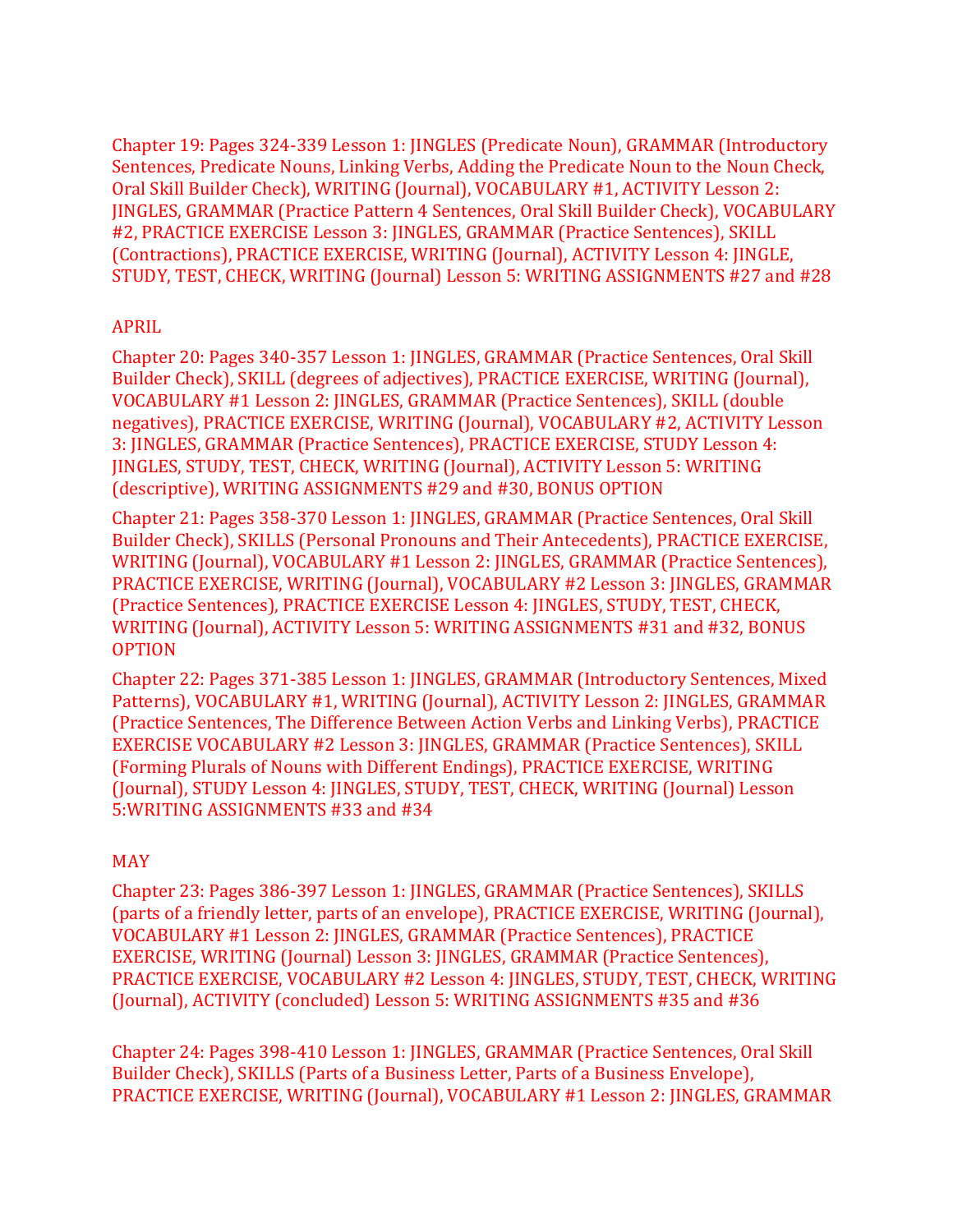(Practice Sentences), PRACTICE EXERCISE Lesson 3: JINGLES, GRAMMAR (Practice Sentences), PRACTICE EXERCISE, VOCABULARY #2 Lesson 4: JINGLES, STUDY, TEST, CHECK, WRITING (Journal), ACTIVITY Lesson 5: WRITING ASSIGNMENTS #37 and #38

Chapter 25: Pages 411-422 Lesson 1: JINGLES, GRAMMAR (Practice Sentences), SKILL (Thank-you Notes), PRACTICE EXERCISE Lesson 2: JINGLES, GRAMMAR (Practice Sentences), SKILL (Invitations), PRACTICE EXERCISE, WRITING (Journal) Lesson 3: JINGLES, GRAMMAR (Practice Sentences), PRACTICE EXERCISE Lesson 4: JINGLES, STUDY, TEST, CHECK, WRITING (Journal), ACTIVITY (continued) Lesson 5: WRITING ASSIGNMENTS #39 and #40, BONUS OPTION

Chapter 26: Pages 423-430 Lesson 1: GRAMMAR (Practice Sentences) Lesson 2: GRAMMAR (Independent Sentences), SKILL (Parts of a Book), PRACTICE EXERCISE Lesson 3: GRAMMAR (Independent Sentences), PRACTICE EXERCISE Lesson 4: JINGLES, STUDY, TEST, CHECK, WRITING (Journal), ACTIVITY (continued) Lesson 5: WRITING ASSIGNMENTS #41 and #42, BONUS OPTION

## **JUNE**

Chapter 27: Pages 431-443 Lesson 1: GRAMMAR (Independent Sentences), SKILL (Main Parts of the Library), PRACTICE EXERCISE Lesson 2: SKILL (Index), PRACTICE EXERCISE, WRITING (Journal), ACTIVITY Lesson 3: SKILL (Table of Contents), PRACTICE EXERCISE, ACTIVITY (concluded) Lesson 4: JINGLES, STUDY, TEST A & B, CHECK, WRITING (Journal), ACTIVITY (concluded) Lesson 5: WRITING ASSIGNMENTS #43 and #44, BONUS OPTION (continued)

Chapter 28: Pages 444-453 Lesson 1: SKILL (Outlining), PRACTICE EXERCISE Lesson 2: PRACTICE EXERCISE, WRITING (Journal) Lesson 3: PRACTICE EXERCISE, STUDY Lesson 4: JINGLES, STUDY, TEST, CHECK, WRITING (Journal) Lesson 5: WRITING ASSIGNMENTS #45 and #46, BONUS OPTION (continued)

Chapter 29: Pages 454-456 Lesson 1: WRITING ("A Booklet About A Fascinating Person – Me!") Lesson 2: WRITING ("A Booklet About A Fascinating Person – Me!" continued) Lesson 3: WRITING (autobiographies) Lesson 4: WRITING ("Me Booklets" and Autobiographies concluded) Lesson 5: BONUS OPTION (concluded)

**Box 4: Learning Activities**: Explain what the student will do to cover the monthly learning goals (Box 3) and materials (Box 2) above. Two examples are below, one for math and another for phonics/reading. If one of them is correct as is, and appropriate to what your child will do, simply copy and paste it into Box 4. Feel free to adjust them according to your planned learning activities in this class.

An example is: Each day the student will complete an English lesson. They will have a new lesson/concept/learning explained, demonstrated/taught. They'll complete practice work to ensure understanding of content. They will have independent practice/homework over those concepts. They will re-do and make corrections. When review is needed, we'll not learn a new concept but take the time needed to re-teach or reinforce needed concepts.